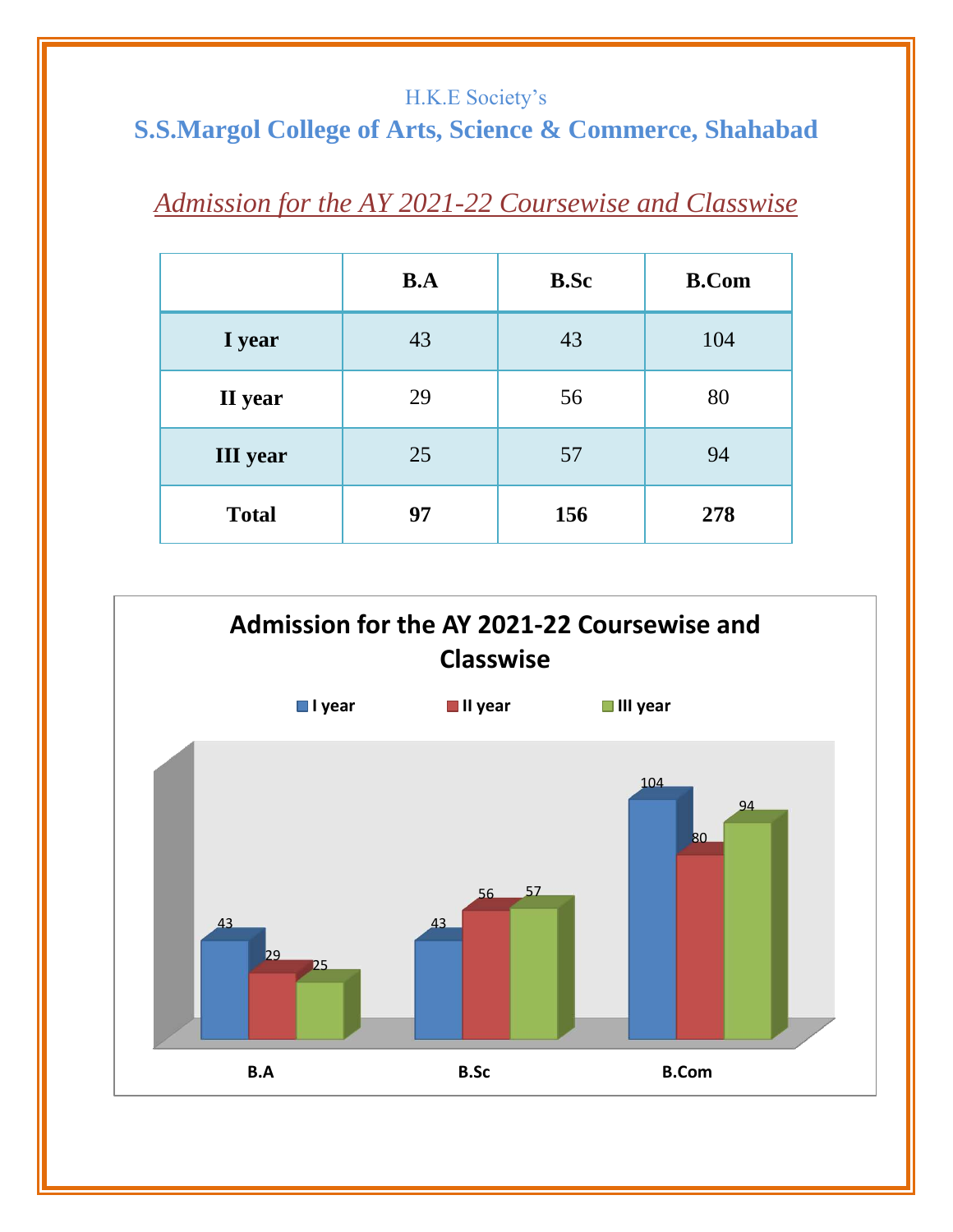#### H.K.E Society's

# **S.S.Margol College of Arts, Science & Commerce, Shahabad**

## *Admission for the AY 2021-22 B.A Classwise and Genderwise*

|              | <b>B.A I year</b> | <b>B.A II year</b> | <b>B.A III year</b> | <b>Total</b> |
|--------------|-------------------|--------------------|---------------------|--------------|
| <b>Boys</b>  | 25                | 22                 | 11                  | 58           |
| <b>Girls</b> | 18                |                    | 14                  | 39           |
| <b>Total</b> | 43                | 29                 | 25                  | 97           |

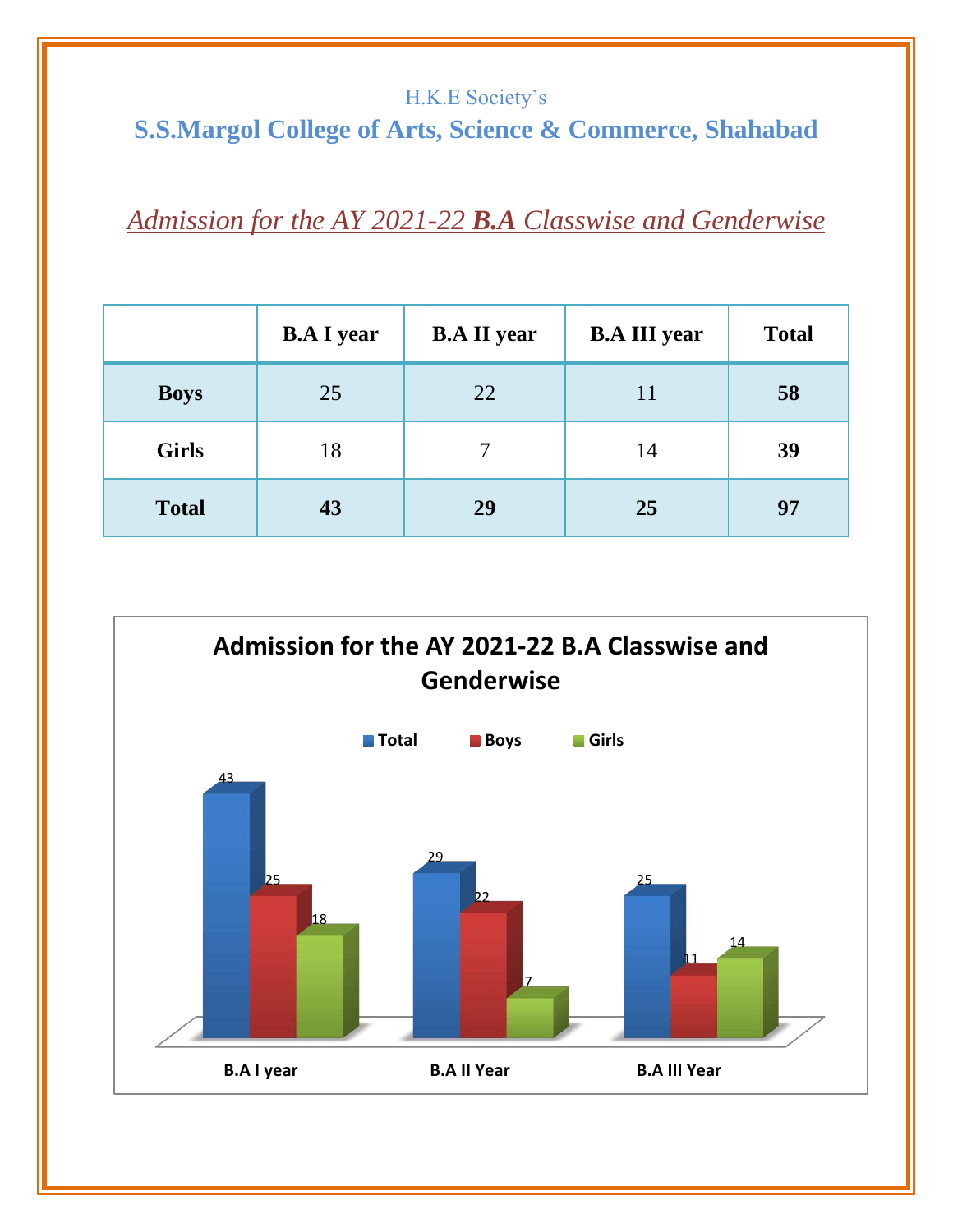### H.K.E Society's **S.S.Margol College of Arts, Science & Commerce, Shahabad**

*Admission for the AY 2021-22 B.Sc Classwise and Genderwise*

|              | <b>B.Sc I year</b> | <b>B.Sc II year</b> | <b>B.Sc III year</b> | <b>Total</b> |
|--------------|--------------------|---------------------|----------------------|--------------|
| <b>Boys</b>  | 21                 | 26                  | 24                   | 71           |
| <b>Girls</b> | 22                 | 30                  | 33                   | 85           |
| <b>Total</b> | 43                 | 56                  | 57                   | 156          |